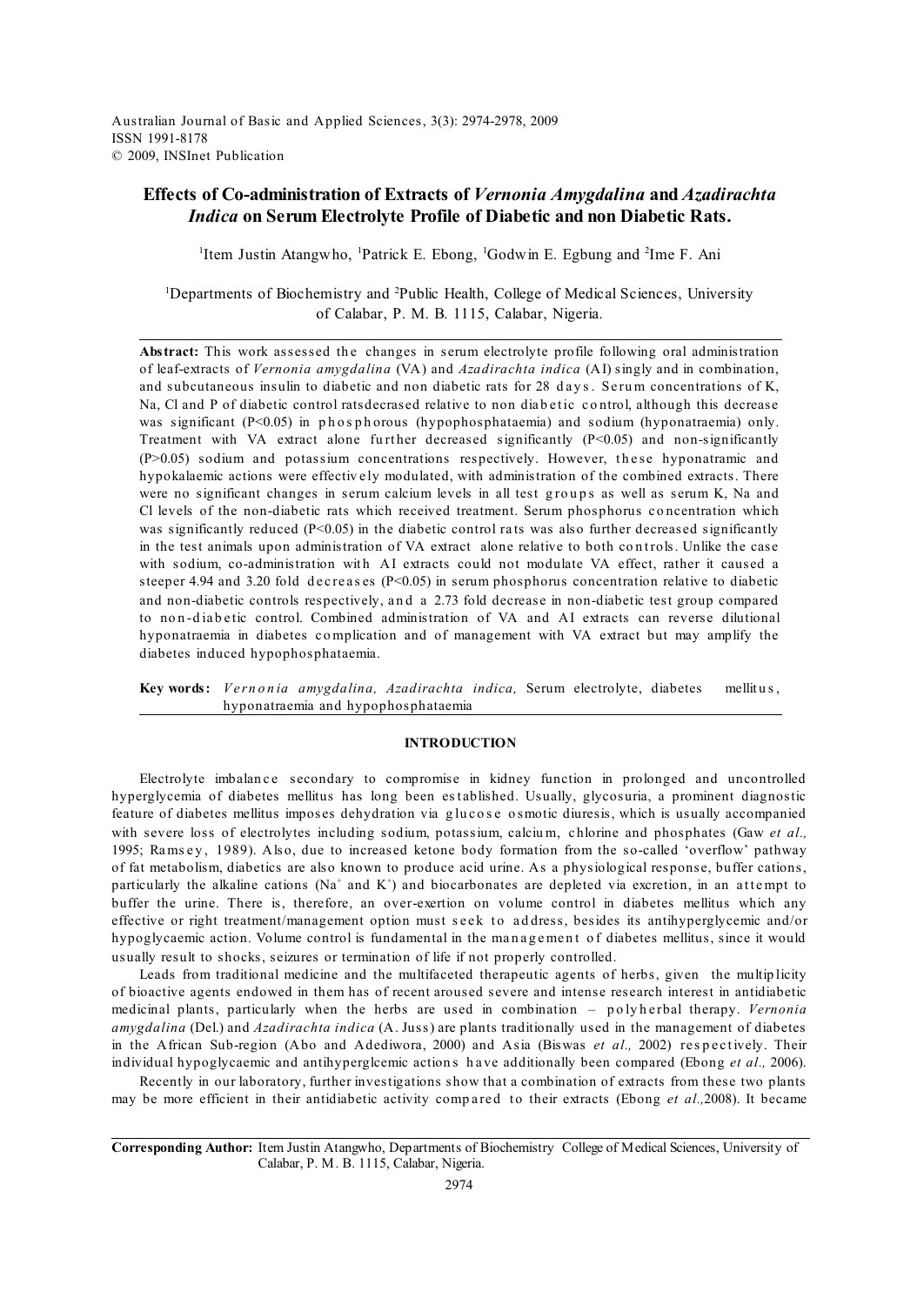#### *Aust. J. Basic & Appl. Sci., 3(3): 2974-2978, 2009*

imperative therefore to, besides the anti-glycaemic action, test the action of this combined extracts on associated imbalances of hypoglycaemia in diabetes. Therefore, this study investigated the effects of coadministration of extracts of VA and AI on the electrolyte profile of diabetic and non-diabetic rats with a view to ascertaining the over all efficacy of this potential therapeutic option.

# **MATERIALS AND METHODS**

## *Collection of plant Materials:*

Matured leaves of *Vernonia amygdalina* (Del.) and *Azadirachta indica* (A. Juss) were respectively collected from the Endocrine Research Farm, as well as the staff village, University of Calabar, in February 2008. They were authenticated by Dr. E. G. Amanke, a Plant Ecologist, Department of Botany, University of Calabar, Ca labar and Voucher specimens deposited in a herbarium (ERU/2006/011 and ERU/2006/012 respectively ) in the Department of Botany. The leaves were rinsed severally with clean tap water to remove dust particles and debris and thereafter allowed to completely drain.

#### *Preparation of Plant Extracts:*

The plant materials were separately cut and chopped into bits with a knife on a chopping board. One kilogram (1kg) each of *A. indica* and *V. amygdalina* was homogenized with an electric blender in 1.95 and 2.25 litres of 80% (v/v) ethanol respectively. The mixtures were allowed for 48hrs in the refrigerator at  $4^{\circ}$ C for thorough extraction of the plants' active components. These were then filtered with cheesecloth and later with Whatman No. 1 filter paper to obtain a homogenous filtrate. These filtrates were then concentrated *in vacuo* at low temperature (37- 40°C) to about one tenth the original volume using a rotary evaporator. The concentrates were allowed open in a water bath  $(40^{\circ}C)$  for complete dryness yielding 40.54g (4.054%) and 34.71g (3.471%) of greenish brown and brown oily substances fo r *V. a my gdalina* and *A. indica* respectively. The extracts were then refrigerated at  $2 - 8$ <sup>o</sup>C until use.

## *Animals and Experimental Design:*

Sixty albino rats (males only) of Wistar strain weighing about 140-180g were obtained from the animal house of the Department of Zoology and Environmental Biology, University of Calabar, Calabar. The animals were allowed to acclimatize for three weeks in the animal house of the Department of Biochemistry. The animals were housed in well ventilated cages (wooden bottom and wire mesh top) and kept under controlled environmental conditions of temperature (25  $\pm$  5°C), relative humidity (50  $\pm$  5%) and 12 h our light / dark cycle. The 60 rats divided into 5 parallel groups consisting of a diabetic and non-diabetic pair of 6 animals each (table 1).

### *Induction of Experimental Diabetes:*

Prior to diabetes induction, the rats were subjected to 12hr fast, and then diabetes was induced by intraperitoneal injection of 65mg/kg b.w. with streptozotocin (STZ) (Sigma St. Louis, MO, U.S.A) [7] in our procedure reconstituted in normal saline. Control animals received saline only. Seven days after STZ treatment, diabetes was confirmed in STZ treated rats with a fasting blood sugar concentration  $\geq 200$ mg/dl. This was estimated using One Touch ® Glucometer (Lifescan, Inc. 1995 Milpas, California, U.S.A) with blood obtained from the tail vein of the rats.

#### *Experimental Protocol:*

Diabetic and non-diabetic animals were grouped as shown in table 1 and accordingly, treated with extracts and insulin. The dosages of the plant extracts were as determined from preliminary work in our laboratory whereas insulin dose, NPH (5U/kg b.w. s.c.) was as previously used by Sonia and Srinivasan (1999) and also chosen to simulate human regimen. The plant extracts were administered via gastric intubation, twice per day (6.00am: 6.00p m) a nd insulin once per day post prandial (6.00pm). The animals were maintained on palletised Growers Feed obtained from Vital Feeds, Jos, Plateau State, Nigeria, and tap water. Both the feed and water were provided *ad libitum* and the treatment lasted for 28 days.

#### *Collection of Samples for Analysis:*

At the end of the 28 days, food was withdrawn from the rats and they were fasted overnight but had free access to water. They were then euthanized under chloroform vapour and sacrificed. Whole blood was collected via cardiac puncture using sterile syringes and needles, emptied into plain tubes and allowed to clot for about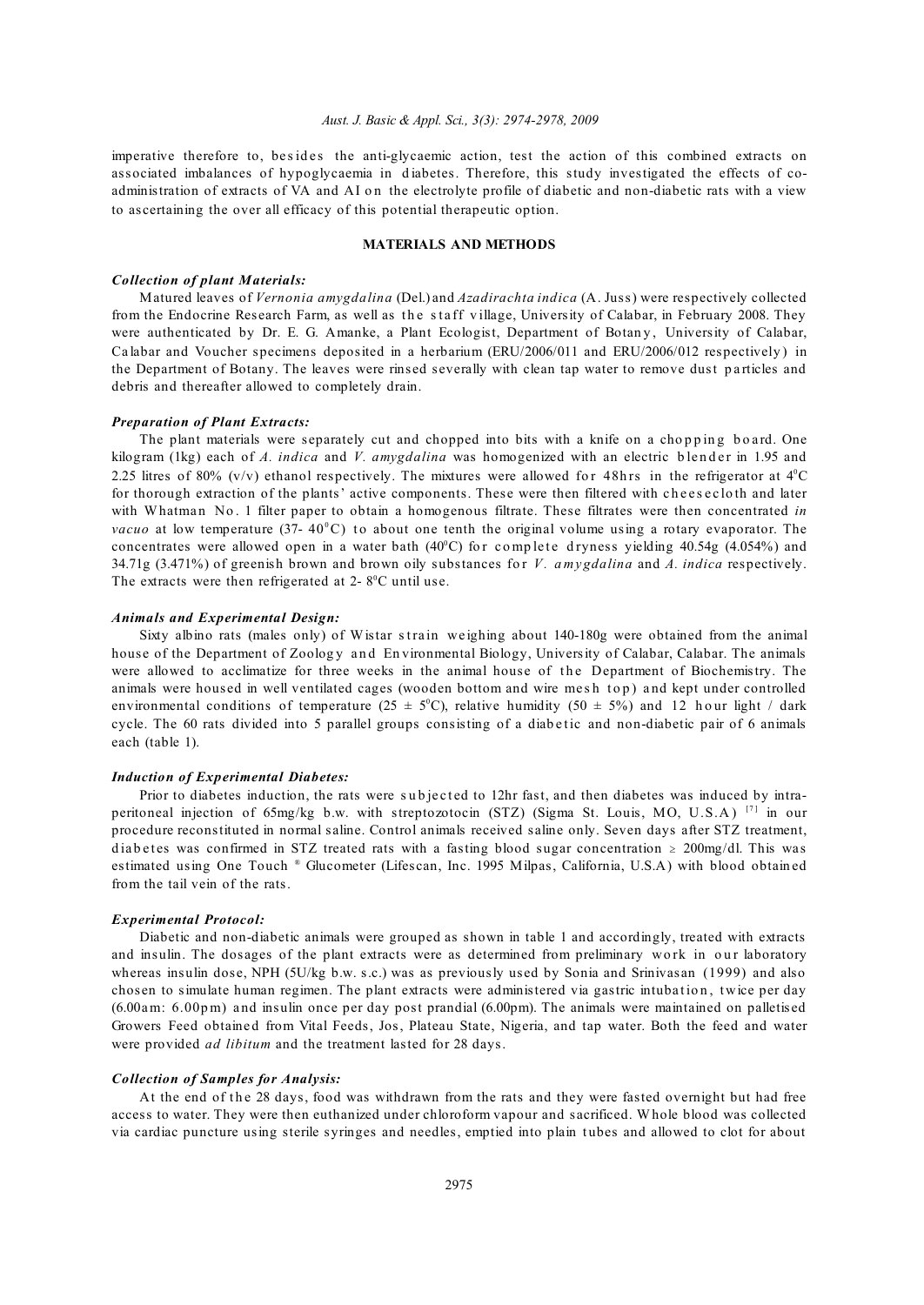two hours. The clotted blood was the reafter centrifuged at 3,000rpm for 10 minutes to recover serum from clotted cells. Serum was separated with sterile syringes and needles and stored frozen until used for electrolyte profile analysis.

### *Estimation of Serum Electrolytes:*

Chloride , c a lc ium and phosphorus concentrations in serum were determined using biochemical assay kits obtained from DIALAB Produktion und laborinstriementen Gessellschaft m.b.H. A-1160 Wien-panikengasse, Austria, according to the method of Burtis and Ashwood (1999), whereas sodium and potassium kits were obtained from TECO Diagnostics 1268 N. Lakeview Ave. Anaheim, CA 92807, U.S.A. and determinations according to the method described by Tietz (1976).

#### *Statistical Analysis:*

The results were analysed for statistical significance by one way ANOVA using the SPSS statistical program and Post Hoc Test (LSD) between groups using MS excel program. All data were expressed as Mean  $\pm$  SEM. P values  $\leq$  0.05 were considered significant.

# **RESULT AND DISCUSSION**

# *Effect of Treatment on Serum Electrolyte Levels of the Experimental Animals:*

Results of changes in selected serum electrolyte concentrations – potassium  $(K)$ , sodium  $(Na)$ , chloride (Cl), c a lc ium (Ca) and phosphorus (P), after a 28-day treatment with extracts of VA, AI singly and combined, and insulin in both non diabetic and diabetic rats are respectively shown in tables 1 and 2. Serum concentrations of K, Na, Cl and P of control STZ diabetic rats were decreased compared to the non-diabetic control. However this decrease was only significant in phosphorus and sodium concentration. Treatment of the diabetic rats with extracts of VA alone, futher decreased significantly ( $p < 0.05$ ) serum sodium concentration. Potassium level was also significantly reduced compared to the non-diabetic control. This hyponatremic and hypokalemic action of VA extracts was effectively modulated in combined treatment with VA and AI, as K and Na concentrations in this group compared well with their respective non-diabetic control values. Ch lo ride concentration in diabetic rats treated with insulin increased significantly ( $p \lt 0.05$ ) relative to diabetic group treated with VA, but compared well with levels in the group treated with a combination of extracts. Changes in K, Na and Cl levels in non-diabetic group treated with extracts and insulin were all non-significant ( $p >$ 0.05). No significant change was observed in serum calcium levels in all test diabetic and non-diabetic groups. Serum phosphorus concentration which was significantly decreased in diabetic control rats was further decreased ( $p < 0.05$ ) by treatment with extracts of VA, and this decrease was significant ( $p < 0.05$ ) when compared to non-diabetic control. Although AI extract caused no significant change in phosphorus level, it could not modulate the effect of VA when given as combined extracts. A steeper 4.94 and 3.20 fold decreases (p < 0.05) were observed compared to the diabetic and non-diabetic controls respectively. Whereas, in the nondiabetic, treatment with individual extracts caused no significant change, a combination of extracts of VA and AI caused signicant (2.73 fold) decrease in serum phosphorus level compared to non-diabetic control. Combined administration of VA and AI can reverse hyponatreamia of diabetes complication and of VA treatment but not hypophosphatamia.

|  | Table 1: Experimental design |  |
|--|------------------------------|--|
|  |                              |  |

|       | Diabetic rats  |                                         |       | Non-Diabetic rats |                                               |  |
|-------|----------------|-----------------------------------------|-------|-------------------|-----------------------------------------------|--|
| Group | No. of animals | T reatment                              | Group | No. of animals    | <b>T</b> reatment                             |  |
|       |                | Placebo (Diabetic control)              |       |                   | Placebo (Diabetic control)                    |  |
|       | 6              | V. amygdalina extract $(200mg/kg b.w)$  |       |                   | <i>V. amygdalina</i> extract $(200mg/kg b.w)$ |  |
|       | 6              | A. <i>indica</i> extract (200mg/kg b.w) |       | O                 | A. <i>indica</i> extract (200mg/kg b.w)       |  |
|       | 6              | V. amygdalina and A. indica combined    |       |                   | V. amygdalina and A. indica combined          |  |
|       |                | extracts $(100mg/kg$ b.w each)          |       |                   | extracts $(100mg/kg$ b.w each)                |  |
|       |                | Insulin $(5 \text{ unit/kg b.w})$       |       |                   | Insulin $(5 \text{ unit/kg b.w})$             |  |

| <b>Table 1:</b> Effect of treatments on serum electrolytes profile of non diabetic rats. |                     |                  |                    |                   |                                  |
|------------------------------------------------------------------------------------------|---------------------|------------------|--------------------|-------------------|----------------------------------|
| Roup<br>T reatment                                                                       | Potassium $(mEq/L)$ | Sodium $(mEq/L)$ | Chloride $(mEq/L)$ | Calcium $(mg/dl)$ | Phosphorus $(mg/dl)$             |
| NC                                                                                       | $6.39\pm0.38$       | 151.87±11.71ª    | $108.08 \pm 2.44$  | $9.73 \pm 0.33$   | $8.01 \pm 0.91$ <sup>a</sup>     |
| VA <sub>ND</sub>                                                                         | $5.72 \pm 0.28$     | 133.74±6.79      | $110.30 \pm 2.93$  | $10.82 \pm 0.33$  | $7.41 \pm 1.53$ °                |
| $AI_{ND}$                                                                                | $5.59 \pm 0.26$     | 142.98±8.33      | $108.84 \pm 1.89$  | $11.60 \pm 1.36$  | $6.53 \pm 1.03^{\circ}$          |
| VA/AI <sub>ND</sub>                                                                      | $5.47\pm0.28$       | 135.81±4.26      | $113.83 \pm 1.86$  | $11.87\pm0.67$    | $2.93 \pm 0.36$ <sup>a,d,b</sup> |
| HU <sub>ND</sub>                                                                         | $6.03 \pm 0.42$     | 137.93±9.16      | $108.00 \pm 2.67$  | $11.12 \pm 0.65$  | $6.70 \pm 0.56$                  |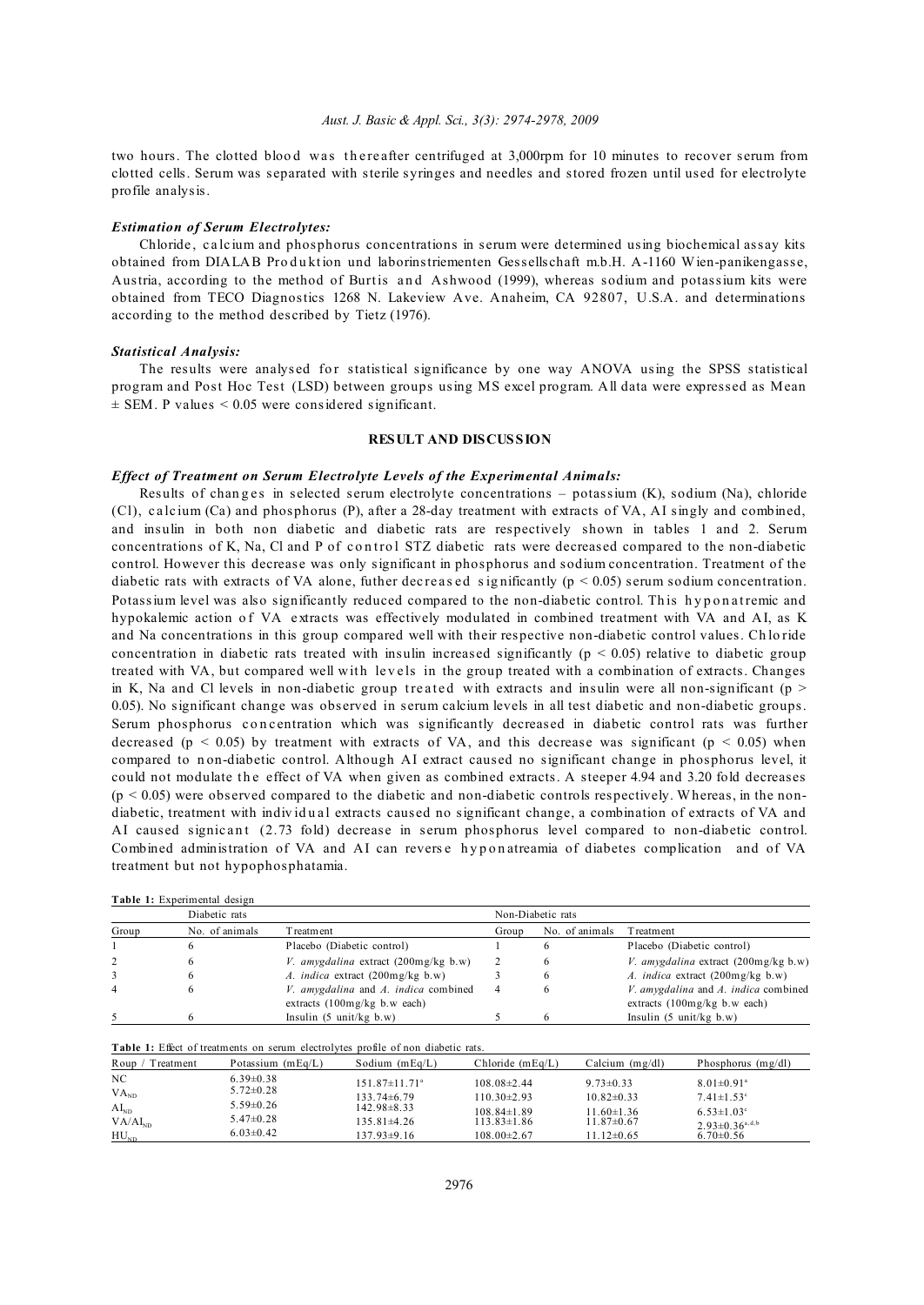Mean  $\pm$  SE, n = 6, ND = non diabetic, HU = insulin, NC = non diabetic control  $a = p < 0.05$  vs DC,  $b = p < 0.05$  vs NC,  $C = p < 0.05$  vs VA/AI

| <b>Table 2:</b> Elect of treatments on serum electrolytes brolle of strebtozolocin diabetic rats.  |                         |                                                       |                    |                                      |                                                 |  |
|----------------------------------------------------------------------------------------------------|-------------------------|-------------------------------------------------------|--------------------|--------------------------------------|-------------------------------------------------|--|
| Group.<br>Treatment                                                                                | Potassium $(mEq/L)$     | Sodium $(mEq/L)$                                      | $Chloride$ (mEq/L) | Calcium $(mg/dl)$                    | Phosphorus $(mg/dl)$                            |  |
| NC.                                                                                                | $6.39\pm0.38$           | $151.87 \pm 11.71$ <sup>a</sup>                       | $108.08 \pm 2.44$  | $9.73 \pm 0.33$                      | $8.01 \pm 0.91$ <sup>a</sup>                    |  |
| DC.                                                                                                | $5.24 \pm 0.55$         | 120.58±12.70                                          | $106.84\pm4.46$    | $11.05 \pm 0.08$                     | $5.18 \pm 0.89$                                 |  |
| VA <sub>p</sub>                                                                                    | $4.91 \pm 0.55^{\circ}$ | $101.29 \pm 12.97^{\mathrm{b},\mathrm{a},\mathrm{c}}$ | $93.90 \pm 11.90$  | $12.22 \pm 0.91$                     | $3.98 \pm 1.08^{c,b}$                           |  |
| $AI_n$                                                                                             | $4.84 \pm 0.22$         | $132.64 \pm 17.84$                                    | $108.53 \pm 5.39$  | $12.04 \pm 1.08$                     | $5.20 \pm 0.16$ °                               |  |
| VA/AI <sub>n</sub>                                                                                 | $5.90\pm0.54$           |                                                       | $104.84\pm3.54$    |                                      |                                                 |  |
| $HU_{n}$                                                                                           | $5.28 \pm 0.29$         | $133.15 \pm 10.20$<br>$109.65 \pm 11.29$              | $112.89\pm3.48*$   | $13.23 \pm 1.65$<br>$10.75 \pm 1.05$ | $1.62 \pm 0.32$ <sup>a,b</sup><br>$3.13\pm0.85$ |  |
| Mean $\pm$ SE, n = 6, D = diabetic, NC = non diabetic control, HU = insulin, DC = diabetic control |                         |                                                       |                    |                                      |                                                 |  |

**Table 2:** Effect of treatments on serum electrolytes profile of streptozotocin diabetic rats.

 $a = p < 0.05$  vs DC,  $b = p < 0.05$  vs NC,  $* = p < 0.05$  vs VA,  $C = p < 0.05$  vs VA/AI

#### *Discussion:*

Diabetes is characterised by increased volume and metabolites excretions via the kidneys, usually in excess of normal thresholds. These usually give rise to derangements in homeostatic balance with respect to electrolytes. In this study, serum sodium and phosphorus concentrations decreased significantly, while potassium and chloride were non significantly decreased in diabetic control rats. Treatment with extracts of VA caused a further significant decrease. These effects of diabetes induction and VA extract on sodium concentration in serum, agrees with our earlier report (Atangwho *et al.*, 2007b) where the authors attributed decrease in untreated diabetic state to dehydration and loss of cations to buffering of metabolic acidosis; and that with VA treatment, to dilutional hyponatremia. The non significant decrease in potessium levels with VA treatment was also indicated and explained by these authors. However, this decrease was not observed with extract of AI, and when combined extracts was administered to diabetic rats, the hyponatremia became reversed or non existent comparable to insulin treatment. A striking positive complementary action. The hyponatremic action of VA extract was suppressed effectively with combined extract treatment. This presents a good potential in diabetic management, because derangement in electrolyte is what usually leads to hypovolumic shock via depressed CNS leading to death in uncontrolled diabetes (Ramsey, 1986; Attah, 2000). Changes in chloride followed similar trend with sodium although these were non significant. This can be explained to the fact that sodium is most predominant in serum, so even at short term the effect can be so pronounced.

Marked changes were observed in serum phosphorus levels. The decreased serum concentration in untreated diabetic rats, is again related to comcomittant loss together with other electrolytes incidential to dehydration (Gaw et al., 1995; Ramsey, 1986). A further non significant decrease was also observed with VA extract treament, but not AI. W hen treated with combined extracts of VA and AI, significant decrease in phosphorus concentration both in treated diabetic and non-diabetic rats was observed as opposed to the result of sodium concentration – hypophosphatamia. Phosphorus is predominantly an intracellular electrolyte, and like potasium, it enters cells from the extracellular fliud if the rate of glucose metabolism and utilization in the cell is increased<sup>[13]</sup>. For instance in the treatment of diabetic coma with insulin, where glucose infusion is given alongside, p lasma hypophosphataemia usually occurs (Crook, 2006) since tissue metabolism of glucose is increased as well, following the insulin ac tion. It is possible that the extracts caused clearance of glucose from blood to tissue. This probably may have induced a concommitant clearance mechanism for phosphorus from plasma to tissue since inorganic phosphorus is needed in metabolism of glucose in the tissues (glycolysis and oxidative phosphorylation), hence the observed decrease of phosphorus concentration in serum. Moreover, our previous report has indicated insulin mimetic action of a combination of these extracts in diabetic and non diabeetic rats (Atangwho *et al.,* 2009) Again, a corroboration of this arguement is the fact that administration of exogenous insulin to enhance glucose uptake from blood of diabetic animals caused a 1.66 fold decrease in serum phosphorus, but not in the non-diabetic rats where insulin administration is not vital for glucose metabolism in the tissue. Decrease in phosphorus level in serum in combined extrac t treated rats can therefore be seen as another positive synergistic effect not observed in single extract treatments. However, c are should be taken in choosing a more reduced and appropriate dose, since significant decrease in phosphorus levels was observed also in non-diabetic animals treated with combined extracts of VA and AI. The need for nutritional phosphate supplementation during management of diabetes with these leaves may also be advocated.

Dilutional hyponatremia and hypophosphatamia wh ich are features of diabetic complications, with the former amplified by VA treatment but not by AI treatment, has been observed in this study. Combined administration of VA and AI reversed the dilutional hyponatremia but sustained hypophosphotamia. Hence, further indorsing the use of these extracts as a combination rather than single extracts in the management of